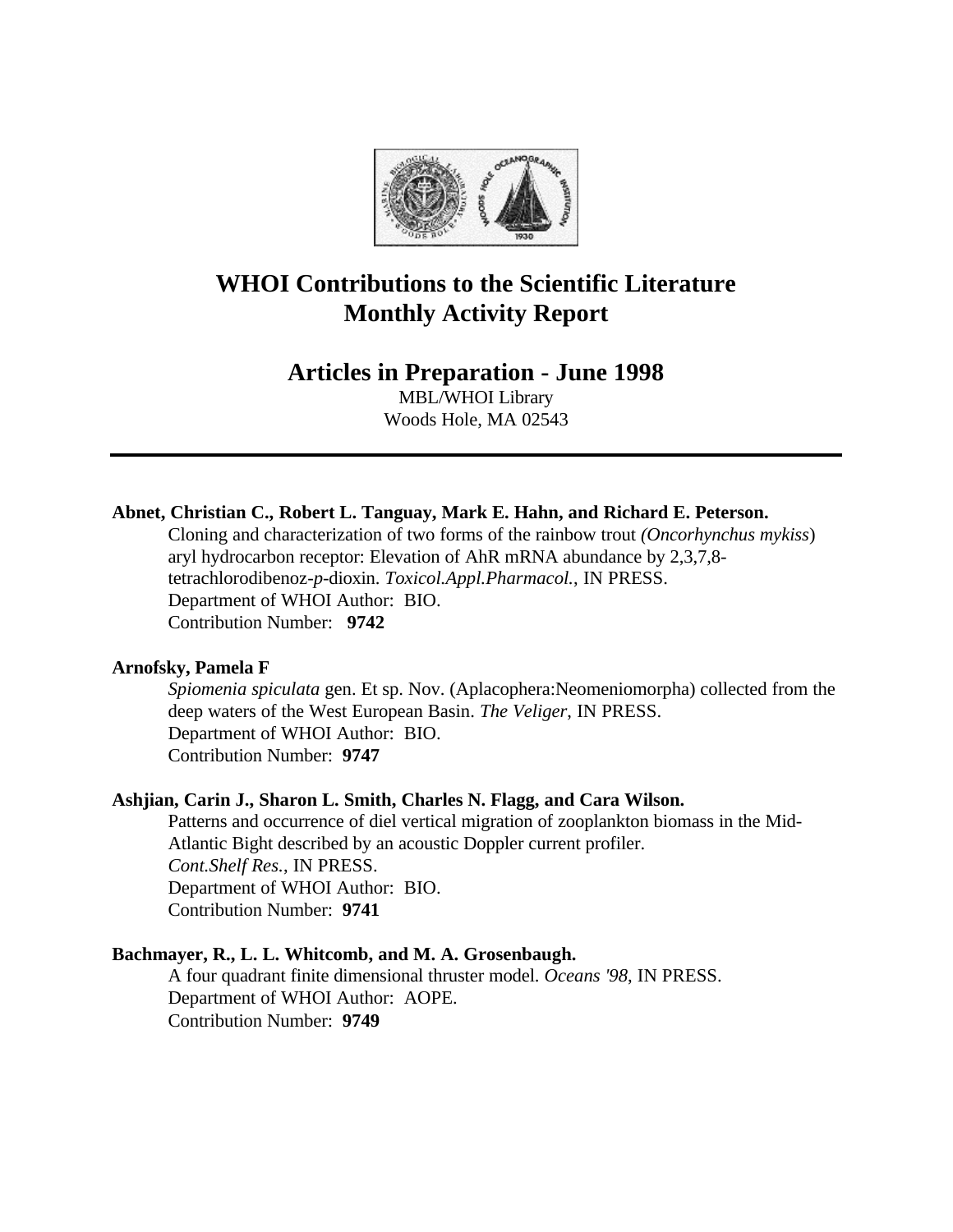### **Benfield, M. C., P. H. Wiebe, T. K. Stanton, C. S. Davis, S. M. Gallager, and C. H. Greene.** Estimating the spatial distribution of zooplankton biomass by combining video plankton recorder and single-frequency acoustic data. *Deep-Sea Res. II*, IN PRESS. Department of WHOI Author: BIO. Contribution Number: **9718**

### **Benitez-Nelsons, Claudia R. and Ken O. Buesseler.**

 ${}^{32}P$ ,  ${}^{33}P$ ,  ${}^{7}Pe$ , and  ${}^{210}Pb$  as tracers of aerosol residence times and stratosphere/troposphere exchange. *J.Geophys.Res. C: Oceans Atmos.*, IN PRESS. Department of WHOI Author: MCG. Contribution Number: **9705**

### **Brink, K. H. and J. A. Allen.**

Comments on ''The non-wavelike response of a continental shelf to wind *J.Mar.Res.*, IN PRESS. Department of WHOI Author: PO. Contribution Number: **NONE**

### **Doutt, James A. and George V. Frisk.**

Centimeter-level accuracies using GPS at sea to determine the range between a moving ship and a drifting buoy. *Oceans '98*, IN PRESS. Department of WHOI Author: AOPE. Contribution Number: **9735**

#### **Edwards, Andrew M. and John Brindley.**

Zooplankton mortality terms and dynamical behaviour of plankton population models. *Bull.Math.Biol.*, IN PRESS. Department of WHOI Author: BIO. Contribution Number: **9721**

#### **Gobat, Jason I. and Mark A. Grosenbaugh.**

WHOI cable: Time domain numerical modeling of moored and towed oceanographic systems. *Oceans '98*, IN PRESS. Department of WHOI Author: AOPE. Contribution Number: **9732**

### **Helfrich, Karl R., Joseph Pedlosky, and Eleanor Carter.**

The shadowed island. *J.Phys.Oceanogr.*, IN PRESS. Department of WHOI Author: PO. Contribution Number: **9722**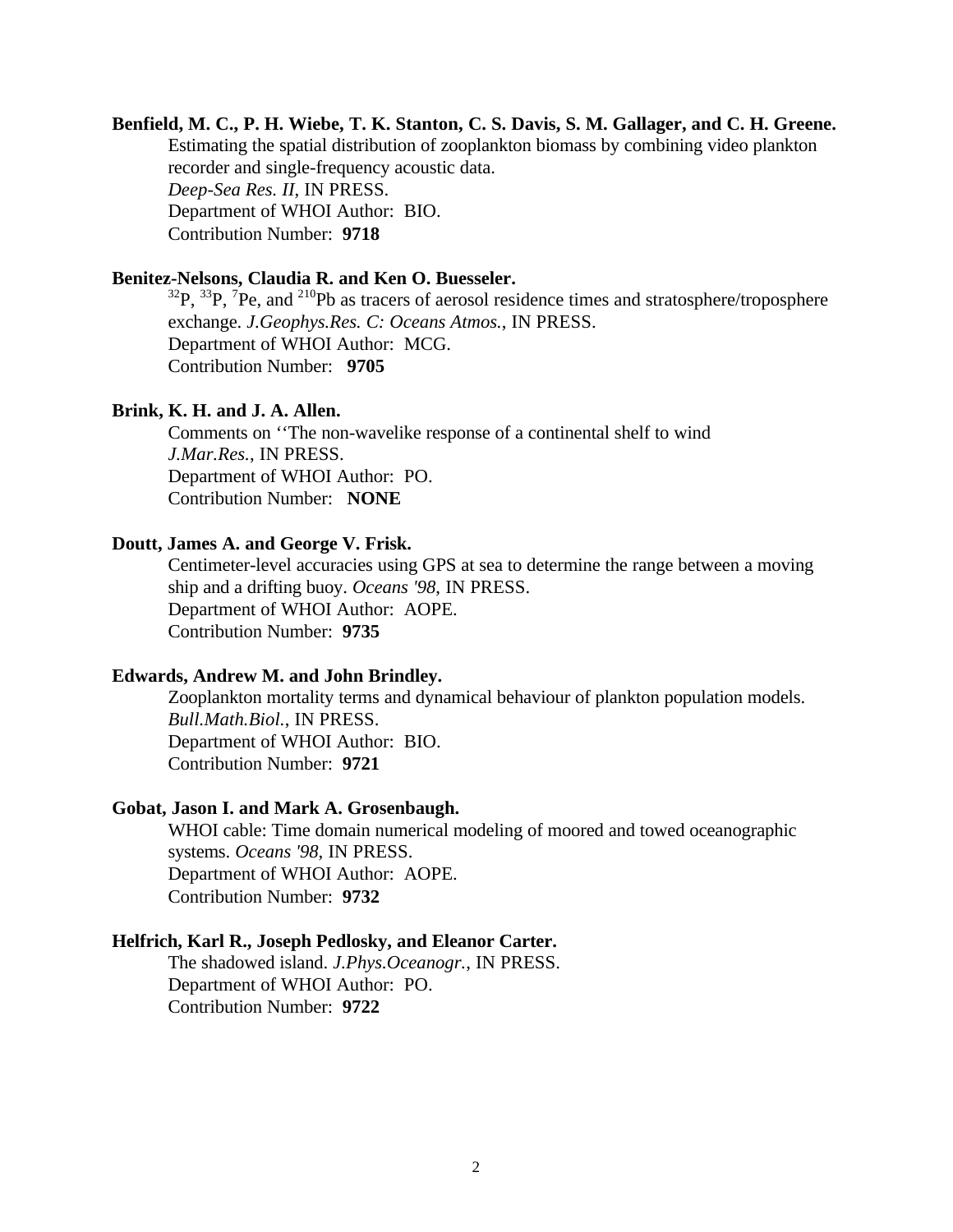### **Huuskonen, Sirpa E., Arvo Tuvikene, Marina Trapido, and Mark E. Hahn.**

CYP1A induction and prophyrin accumulation in PLHC-1 fish cells exposed to sediment and oil shale extracts. *Arch.Environ.Contam.Toxicol.*, IN PRESS. Department of WHOI Author: BIO.. Contribution Number: **9738**

#### **Kinsey, James C.**

Drag characterization in the autonomous benthic explorer. *Oceans '98*, IN PRESS. Department of WHOI Author: AOPE. Contribution Number: **9734**

### **Minor, E. C., T. I. Eglinton, R. Olson, and J. J. Boon.**

The compositional heterogeneity of particulate organic matter from the surface ocean: An investigation using flow cytometry and DT-MS. *Adv.Org.Geochem., Proc.Int.Meet.*, IN PRESS. Department of WHOI Author: MCG. Contribution Number: **9726**

### **Monaghan, E., and K. C. Ruttenberg.**

Measurement of total dissolved phosphorus in the coastal ocean: A reassessment of available methods and an examination of seasonal water column phosphorus. *Limnol.Oceanogr.*, IN PRESS. Department of WHOI Author: MCG. Contribution Number: **9731**

### **Morrison, Archie T., III.**

The single axis sample volume of the BASS rake acoustics current sensor. *Oceans '98*, IN PRESS. Department of WHOI Author: AOPE. Contribution Number: **9733**

### **Otte, Sandra, J. Gijs Kuenen, Lars P. Nielsen, Hans W. Paerl, Heide N. Schulz, Andreas Teske, Jacob Zopfi, V. Ariel Gallardo, Thomas Kjaer, Bettina Strotmann, and Bo B. Jergensen.**

Ecophysical studies on partially purified mixed cultures of *Thioploca* species. *Appl.Envir.Microbiol.*, IN PRESS. Department of WHOI Author: BIO. Contribution Number: **9730**

### **Payne, Richard E. and Steven P. Anderson.**

A new look at calibration and use of Eppley precision infrared radiometers. *J.Atmos.Oceanic Technol.*, IN PRESS. Department of WHOI Author: PO . Contribution Number: **9723**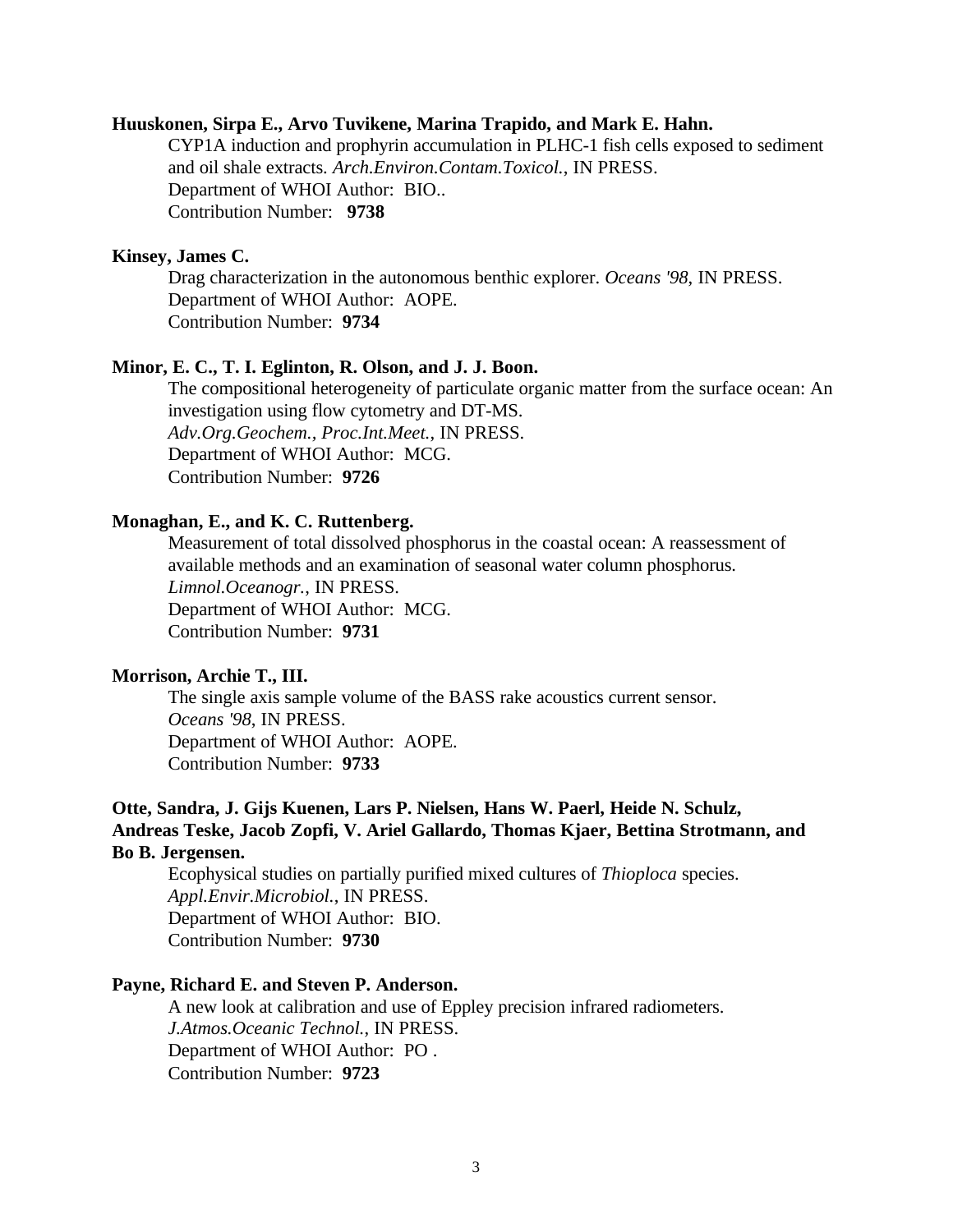#### **Peucker-Ehrenbrink, Berhard, and Joel D. Blum.**

Re-Os isotope systematics and weathering of Precambrian crustal rocks. *Geochim.Cosmochim.Acta*, IN PRESS. Department of WHOI Author: MCG. Contribution Number: **9725**

### **Sancho, Gorka.**

Factors regulating the height of spawning ascents in trunkfishes. *J.Fish Biol.*, IN PRESS. Department of WHOI Author: BIO. Contribution Number: **9727**

#### **Scheltema, Amélie H.**

Discrimination of neomenioid species and genera through the morphology of hard parts (including seven new species and one new genus) (Neomeniomorpha, Aplacophora, Mollusca). *Biol.Bull.*, IN PRESS. Department of WHOI Author: BIO. Contribution Number: **9746**

#### **Scheltema, Amélie H. and Dimitry L. Ivanov.**

New evidence from an aplocophoran that segmentation is primitive in Mollusca. *Science*, IN PRESS. Department of WHOI Author: BIO. Contribution Number: **9743**

### **Scheltema, Amélie H.**

New eastern Atlantaic neomenioid aplacophoran species in formerly monotypic genera (Neomeniomorpha, Mollusca). *Ophelia*, IN PRESS. Department of WHOI Author: BIO. Contribution Number: **9744**

### **Scheltema, Amélie H.**

*Ocheyoherpia trachia*, a new neomenioid mollusc species from Macquarie Island, and an illustrated description of *Tegulaherpia tasmanica* Salvini-Plawen from Bass Strait (Neomeniomorpha, Aplacophora). *Records of the Australian Museum*, IN PRESS. Department of WHOI Author: BIO. Contribution Number: **9745**

#### **Solow, Andrew R.**

On nonparametric estimation of functional response. *Ecology*, IN PRESS. Department of WHOI Author: MPC. Contribution Number: **9736**